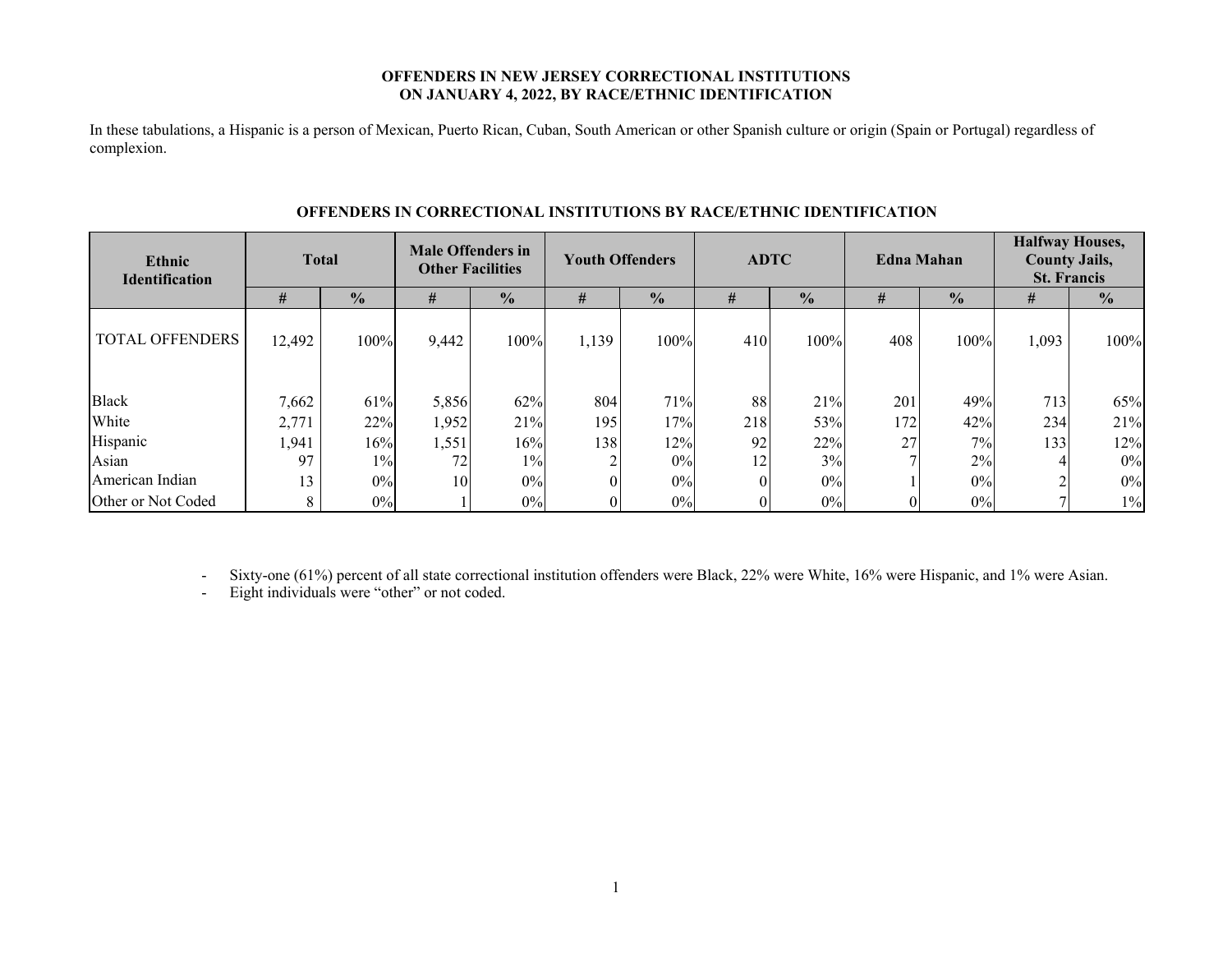| Prison Complex Orienters by Race/Editiic Identification |              |              |              |                 |              |                    |                              |  |  |
|---------------------------------------------------------|--------------|--------------|--------------|-----------------|--------------|--------------------|------------------------------|--|--|
| <b>Institution</b>                                      | <b>Total</b> | <b>Black</b> | <b>White</b> | <b>Hispanic</b> | Asian        | American<br>Indian | Other or<br><b>Not Coded</b> |  |  |
|                                                         |              |              |              |                 |              |                    |                              |  |  |
| <b>Bayside</b>                                          | 893          | 583          | 165          | 142             | 2            |                    | 0                            |  |  |
| Main                                                    | 100%         | 65%          | 18%          | 16%             | $0\%$        | 0%                 | $0\%$                        |  |  |
| <b>Bayside</b>                                          | 273          | 184          | 57           | 32              | 0            | 0                  | 0                            |  |  |
| Farm                                                    | 100%         | 67%          | 21%          | 12%             | 0%           | 0%                 | $0\%$                        |  |  |
| <b>Bayside Total</b>                                    | 1,166        | 767          | 222          | 174             | 2            |                    | $\Omega$                     |  |  |
|                                                         | 100%         | 66%          | 19%          | 15%             | 0%           | 0%                 | $0\%$                        |  |  |
| <b>East Jersey Main</b>                                 | 1,201        | 766          | 204          | 220             | 10           | 1                  | $\Omega$                     |  |  |
|                                                         | 100%         | 64%          | 17%          | 18%             | $1\%$        | 0%                 | $0\%$                        |  |  |
| <b>East Jersey Camp</b>                                 | 39           | 25           | 8            | 6               | $\mathbf{0}$ | 0                  | $\Omega$                     |  |  |
|                                                         | 100%         | 64%          | 21%          | 15%             | 0%           | 0%                 | $0\%$                        |  |  |
| East Jersey Total                                       | 1,240        | 791          | 212          | 226             | 10           | 1                  | 0                            |  |  |
|                                                         | 100%         | 64%          | 17%          | 18%             | 1%           | 0%                 | $0\%$                        |  |  |
|                                                         |              |              |              |                 |              |                    |                              |  |  |

# **Prison Complex Offenders By Race/Ethnic Identification**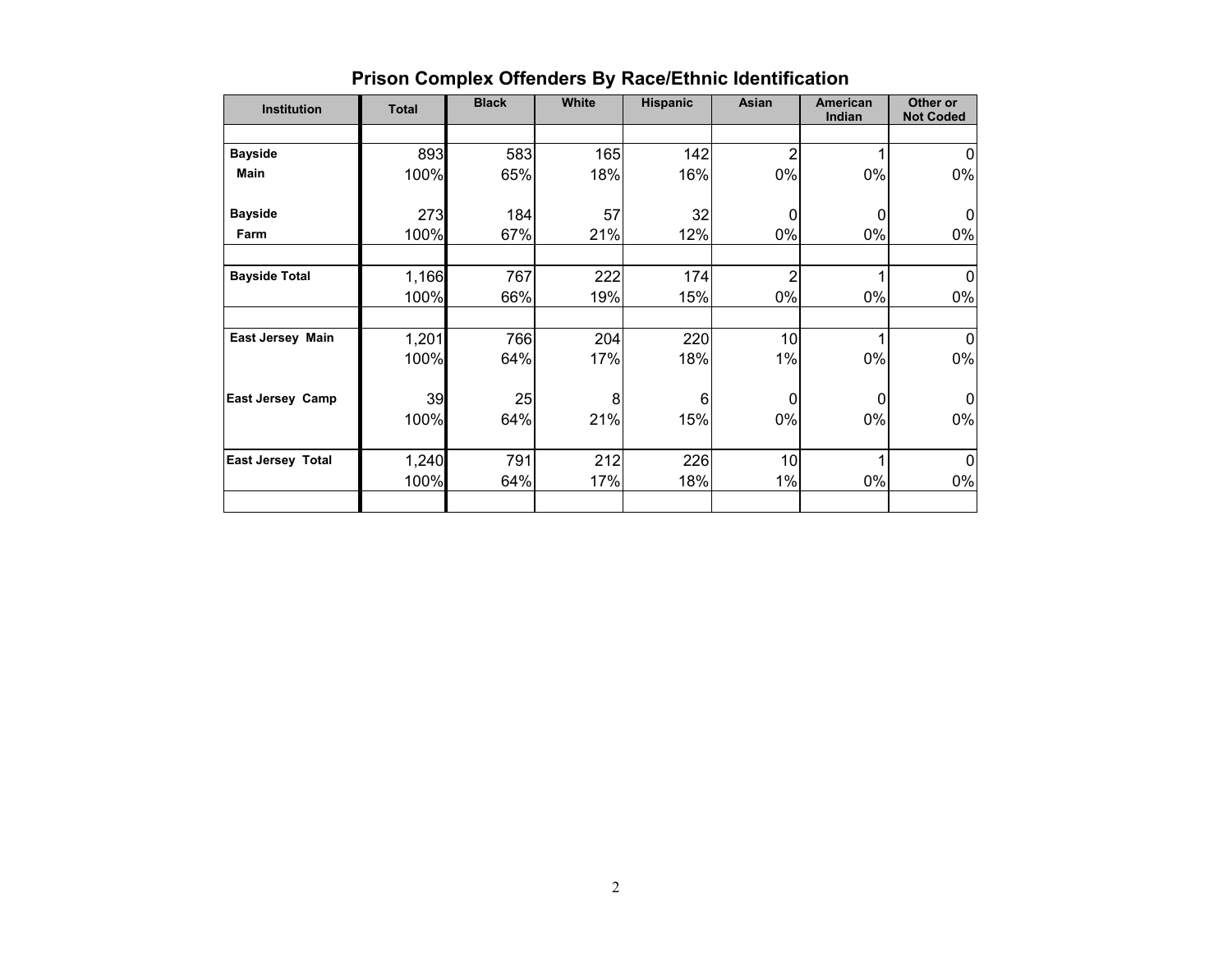|  | <b>Prison Complex Offenders By Race/Ethnic Identification</b> |
|--|---------------------------------------------------------------|
|--|---------------------------------------------------------------|

| <b>Institution</b>                                  | <b>Total</b> | <b>Black</b> | White | <b>Hispanic</b> | Asian | <b>American</b><br>Indian | Other or<br><b>Not Coded</b> |
|-----------------------------------------------------|--------------|--------------|-------|-----------------|-------|---------------------------|------------------------------|
|                                                     |              |              |       |                 |       |                           |                              |
| <b>Midstate</b>                                     | 456          | 301          | 106   | 45              | 3     |                           | $\Omega$                     |
|                                                     | 100%         | 66%          | 23%   | 10%             | $1\%$ | 0%                        | $0\%$                        |
| <b>NJ State Prison</b>                              | 1,459        | 903          | 323   | 208             | 20    | 5                         | 0                            |
|                                                     | 100%         | 62%          | 22%   | 14%             | 1%    | 0%                        | 0%                           |
| <b>Northern</b>                                     | 1,745        | 1,168        | 296   | 271             | 9     | 1                         | $\mathbf 0$                  |
| <b>Main</b>                                         | 100%         | 67%          | 17%   | 16%             | 1%    | 0%                        | 0%                           |
| <b>Northern</b>                                     | 311          | 234          | 33    | 43              | 1     | 0                         | 0                            |
| Ad Seg Male                                         | 100%         | 75%          | 11%   | 14%             | 0%    | 0%                        | 0%                           |
| <b>Northern Total</b>                               | 2,056        | 1,402        | 329   | 314             | 10    | 1                         | $\mathbf 0$                  |
|                                                     | 100%         | 68%          | 16%   | 15%             | 0%    | 0%                        | $0\%$                        |
| <b>Southern</b>                                     | 1,000        | 515          | 255   | 216             | 13    | 1                         | $\mathbf{0}$                 |
|                                                     | 100%         | 52%          | 26%   | 22%             | 1%    | 0%                        | 0%                           |
| <b>South Woods</b>                                  | 2,065        | 1,177        | 505   | 368             | 14    | 0                         |                              |
|                                                     | 100%         | 57%          | 24%   | 18%             | 1%    | 0%                        | $0\%$                        |
| <b>Subtotal</b>                                     | 9,442        | 5,856        | 1,952 | 1,551           | 72    | 10                        |                              |
| <b>Male Offenders in</b><br><b>Other Facilities</b> | 100%         | 62%          | 21%   | 16%             | 1%    | 0%                        | $0\%$                        |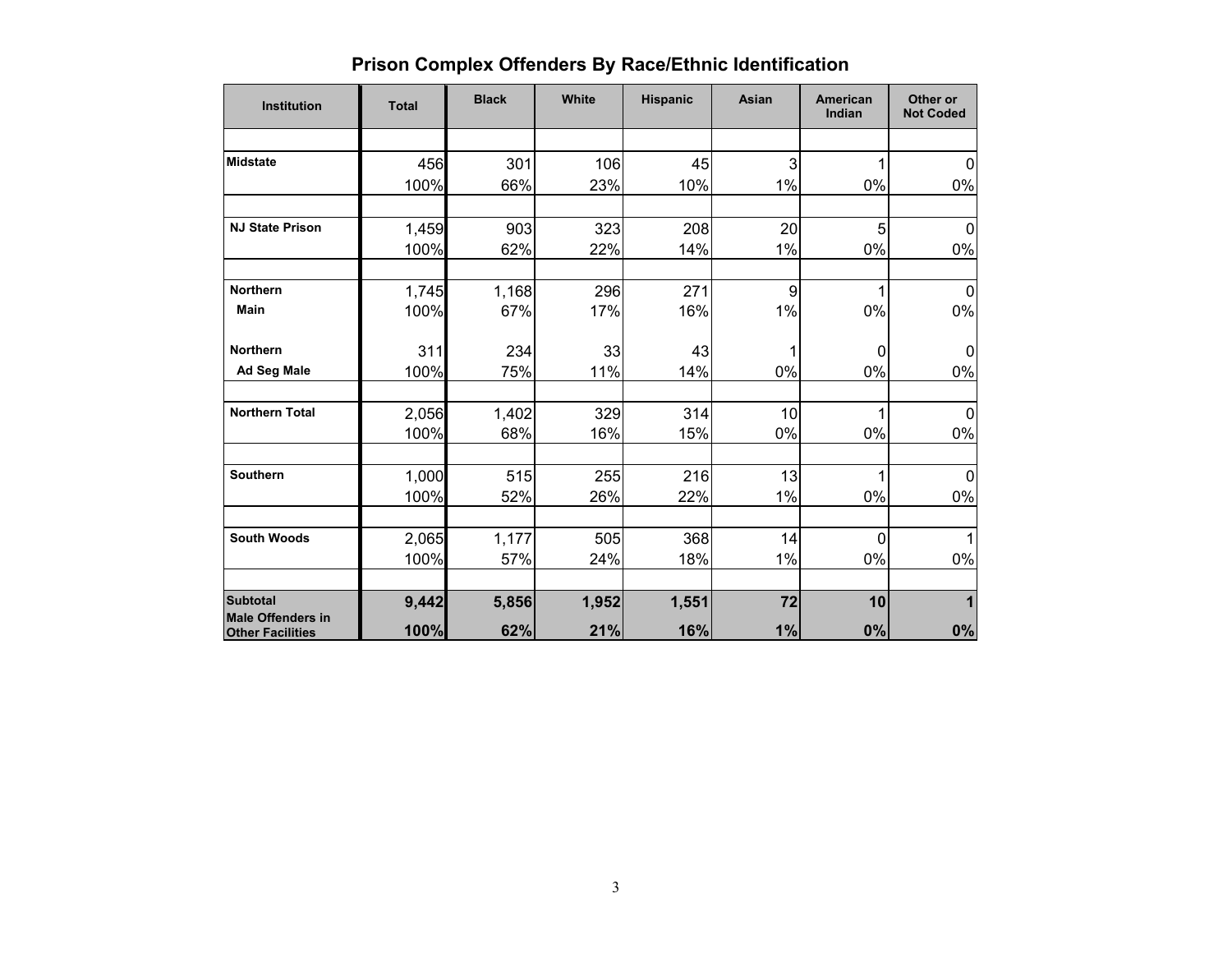| Institution           | <b>Total</b> | <b>Black</b> | White | <b>Hispanic</b> | Asian | <b>American</b><br>Indian | Other or<br><b>Not Coded</b> |
|-----------------------|--------------|--------------|-------|-----------------|-------|---------------------------|------------------------------|
|                       |              |              |       |                 |       |                           |                              |
| <b>ADTC</b>           | 410          | 88           | 218   | 92              | 12    |                           |                              |
|                       | 100%         | 21%          | 53%   | 22%             | 3%    | 0%                        | 0%                           |
|                       |              |              |       |                 |       |                           |                              |
| <b>Subtotal</b>       | 9,852        | 5,944        | 2,170 | 1,643           | 84    | 10                        |                              |
|                       | 100%         | 60%          | 22%   | 17%             | 1%    | 0%                        | 0%                           |
|                       |              |              |       |                 |       |                           |                              |
| <b>Mahan - Female</b> | 408          | 201          | 172   | 27              |       |                           |                              |
| <b>Prison</b>         | 100%         | 49%          | 42%   | 7%              | 2%    | 0%                        | 0%                           |
|                       |              |              |       |                 |       |                           |                              |
| <b>Total Prison</b>   | 10,260       | 6,145        | 2,342 | 1,670           | 91    | 11                        |                              |
| <b>Complex</b>        | 100%         | 60%          | 23%   | 16%             | 1%    | 0%                        | 0%                           |







White. 20.7%







The largest proportion of Black male offenders in a major facility was at Northern (68%).

Black62.0%

The largest proportion of White male offenders at a major facility was at Southern (26%), ADTC excluded.

The largest proportion of Hispanic male offenders at a major facility was at Southern (22%), ADTC excluded.

Black offenders comprised 49.3% of the population at Edna Mahan. This may be compared with Black offenders comprising 62% of the Male Offenders in Other Facilities.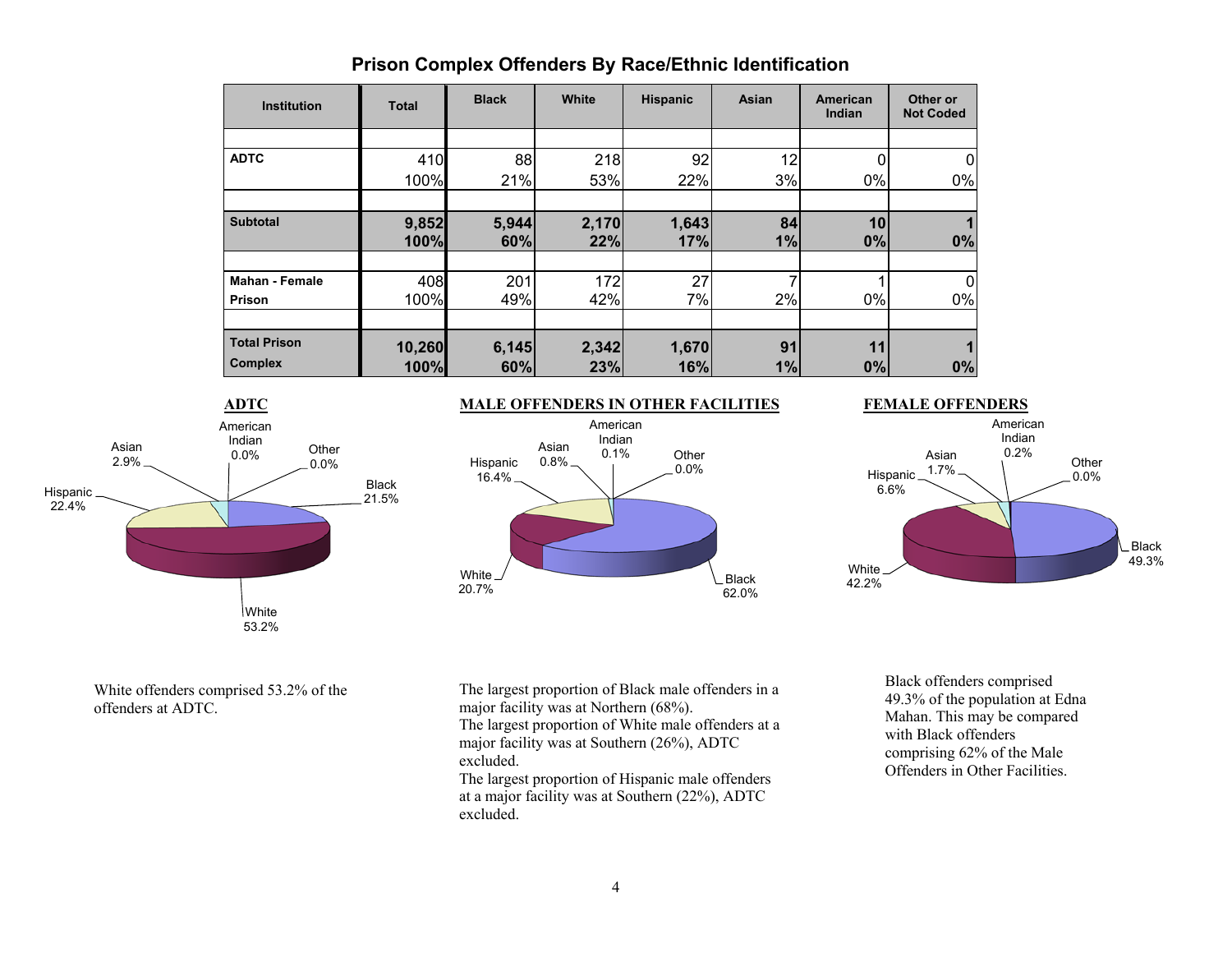| <b>Institution</b>  | Total | <b>Black</b> | White | <b>Hispanic</b> | Asian | <b>American</b><br><b>Indian</b> | Other or<br><b>Not Coded</b> |
|---------------------|-------|--------------|-------|-----------------|-------|----------------------------------|------------------------------|
|                     |       |              |       |                 |       |                                  |                              |
| <b>Garden State</b> | 1,139 | 804          | 195   | 138             | 2     |                                  | 0                            |
|                     | 100%  | 71%          | 17%   | 12%             | 0%    | 0%                               | 0%                           |
|                     |       |              |       |                 |       |                                  |                              |
| <b>Total Youth</b>  | 1,139 | 804          | 195   | 138             |       |                                  |                              |
|                     | 100%  | 71%          | 17%   | 12%             | 0%    | 0%                               | 0%                           |

## **Youth Offenders By Race/Ethnic Identification**

### **YOUTH OFFENDERS**



Seventy percent (70.6%) of youth offenders were Black, 17.1% were White, and 12.1% were Hispanic.